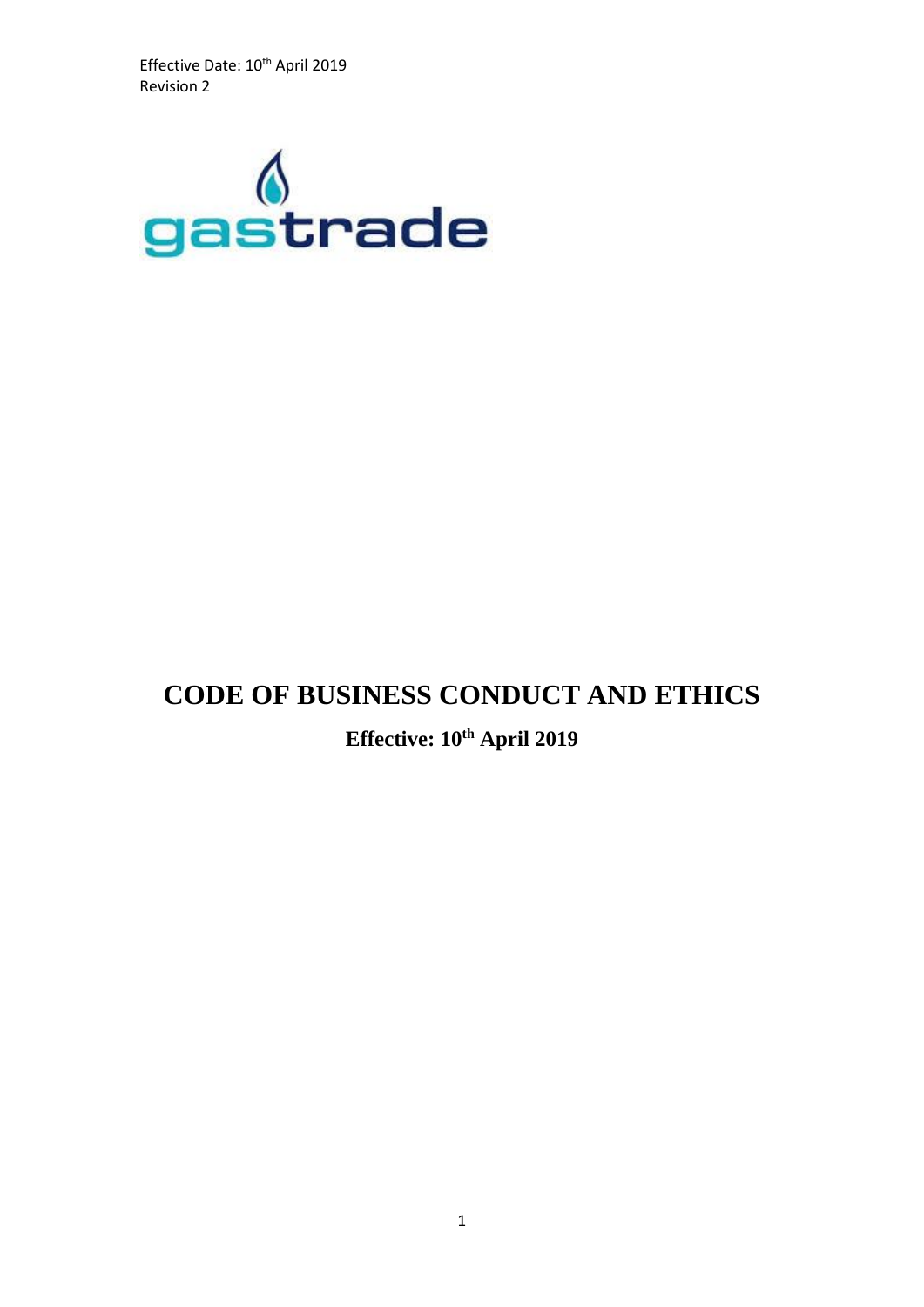## **CONTENTS**

| 1. |                                                      |  |
|----|------------------------------------------------------|--|
| 2. |                                                      |  |
| 3. |                                                      |  |
| 4. | AGENTS, CONSULTANTS, CONTRACTORS AND THIRD PARTIES 4 |  |
| 5. |                                                      |  |
| 6. |                                                      |  |
| 7. |                                                      |  |
| 8. | ANTI-CORRUPTION, ANTI-BRIBERY AND RELATIONSHIPS WITH |  |
| 9. |                                                      |  |
|    |                                                      |  |
|    |                                                      |  |
|    |                                                      |  |
|    |                                                      |  |
|    |                                                      |  |
|    |                                                      |  |
|    |                                                      |  |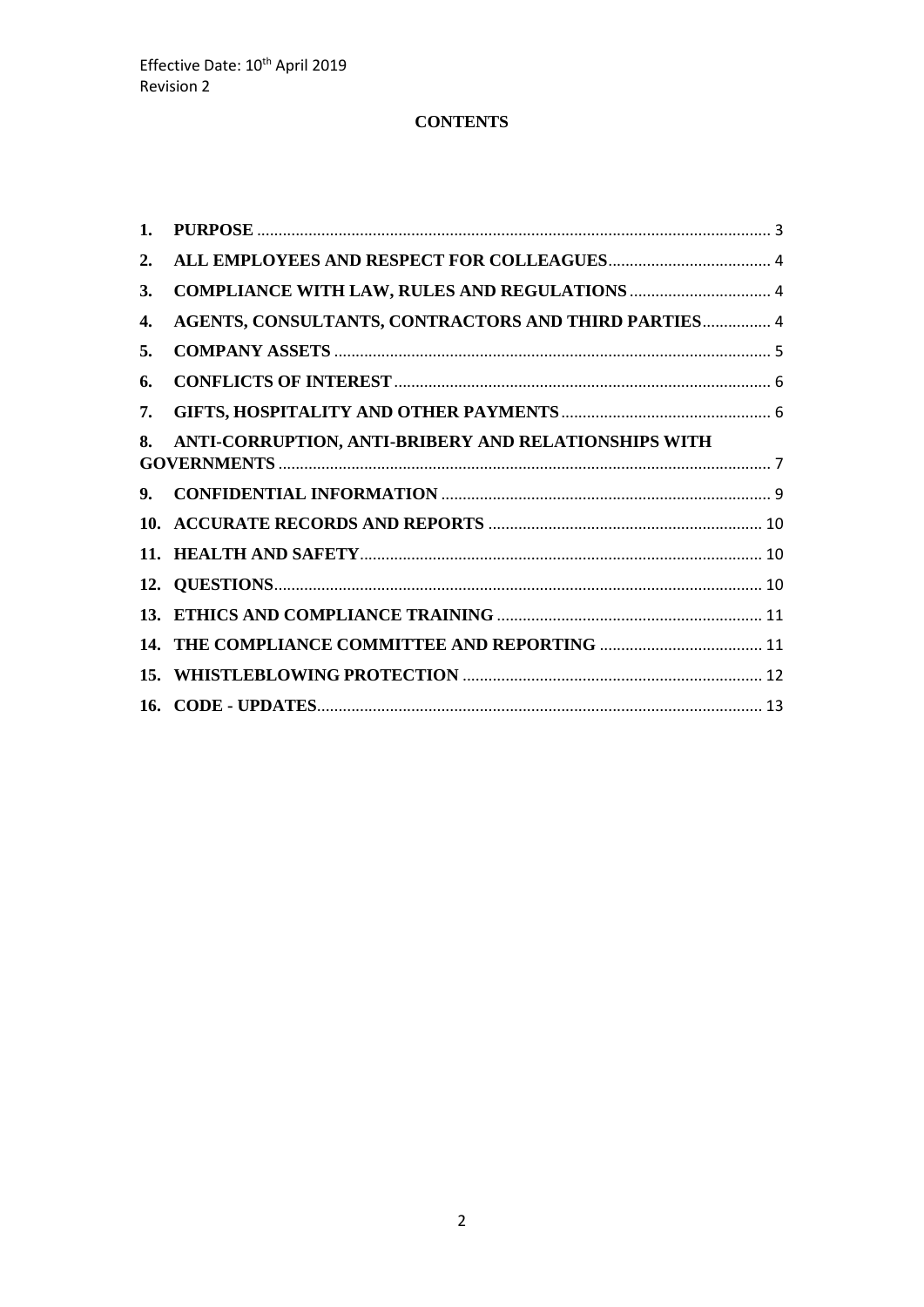## <span id="page-2-0"></span>**1. PURPOSE**

The values of integrity, impartiality, honesty, loyalty, trustworthiness, fairness and accountability are fundamental to Gastrade (the "**Company**") and the work-related activities of every employee of our Company must reflect such values. We are strongly committed to maintaining high standards within our Company and with its dealings with others.

The Company is aware of the negative effects of corruption on economic, political and social development and recognises the important role the private sector plays in preventing corruption. The Company prohibits bribery, corruption and economic crime in any form and takes a zero-tolerance stance towards unlawful and unethical behaviour. It is the Company's policy to conduct all of its business activities with honesty, integrity and to the highest ethical standards.

The Company is sensitive to any situation that can adversely impact the Company's reputation. All of our employees, as representatives of the Company, must comply with this Code of Business Conduct and Ethics (the "**Code**"). The Code addresses our responsibilities to the Company and to each other, our conduct in all our business transactions and our relations with governments. All the members of the Board of Directors of our Company are bound by and endorse the Code and expect that the standards set out herein will be maintained by all persons and entities involved in the Company.

The Code is owned by the Compliance Committee referred to in Clause 14 hereof (the "**Compliance Committee**").

If an Employee becomes aware of an actual or potential breach of this section, he or she should immediately report it to the Compliance Committee.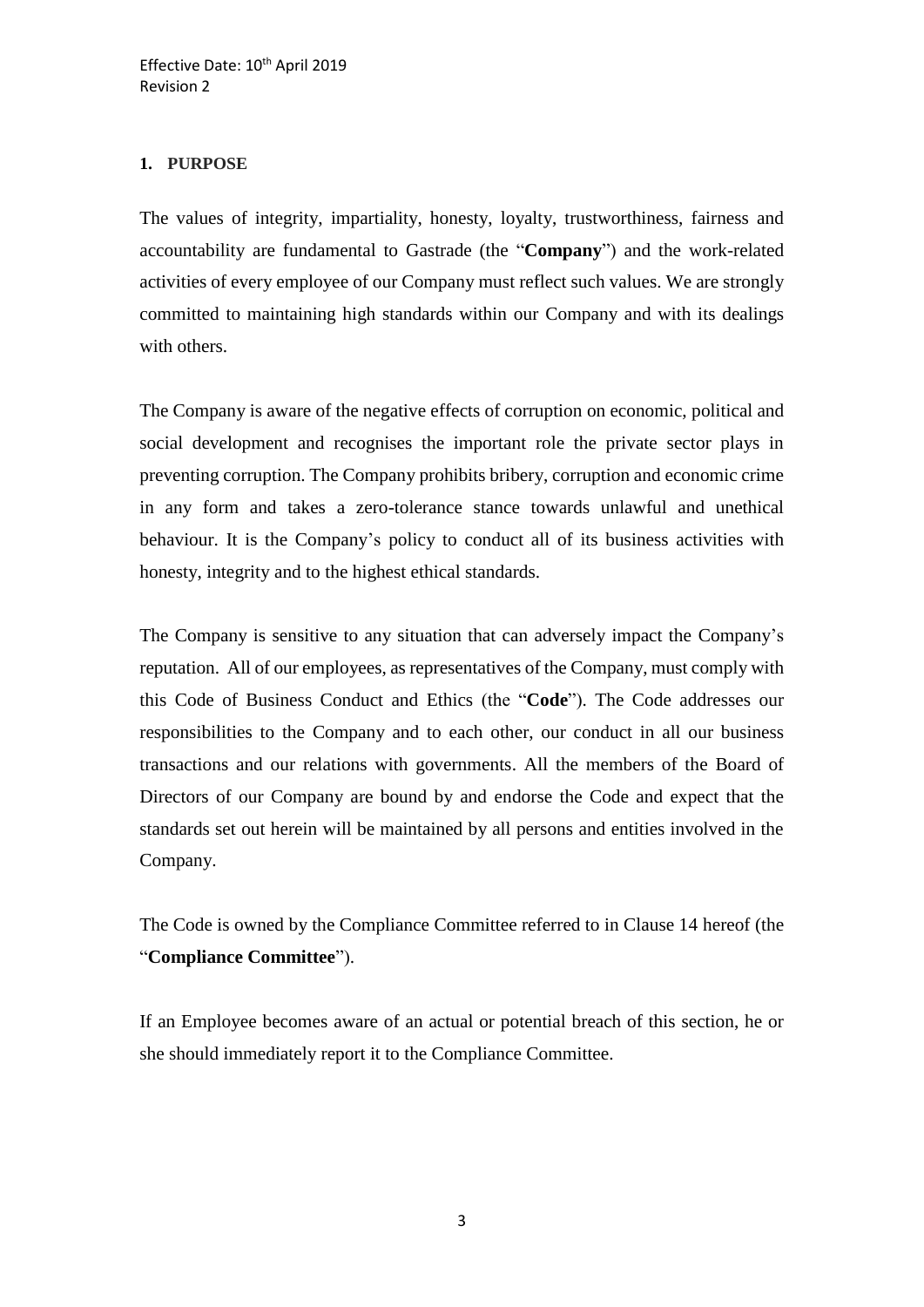## <span id="page-3-0"></span>**2. ALL EMPLOYEES AND RESPECT FOR COLLEAGUES**

This Code applies to all types and ranks of the Company's employees (including executives, managers, directors, accountants, in-house lawyers, secretaries, and assistants) ("**Employees**"). All Employees are required to sign a declaration that they have reviewed the Code and commit to the principles therein. The declaration should be signed upon the commencement of their employment or (for existing Employees) the implementation of the Code and its updates.

Employees must work effectively with other colleagues, both within and between teams and departments of the Company. The Company is committed to providing a workplace that is free of discrimination, bullying, harassment, sexual harassment or abuse of authority. All Employees must treat their colleagues fairly, show respect and tolerance for varied cultures, beliefs and backgrounds and refrain from behavior that could amount to discrimination, bullying, harassment, sexual harassment or abuse of authority, or be reasonably perceived as such behaviour.

#### <span id="page-3-1"></span>**3. COMPLIANCE WITH LAW, RULES AND REGULATIONS**

Employees must always comply with all applicable laws, rules and regulations of the countries in which the Company is registered, engaged or otherwise doing business, as well as any competent authorities' orders. If a provision of the Code conflicts with applicable law, the latter shall prevail.

If an Employee is unsure whether a situation constitutes violation of any applicable law, rule or regulation, he/she should contact the Compliance Committee referred to in clause 13 hereof (the "*Compliance Committee*"). The Compliance Committee shall ensure that all Employees are made aware of the relevant applicable legislation, through emails and training sessions linked to this Code, to take place at least once a year or when there is any change in the legislation.

#### <span id="page-3-2"></span>**4. AGENTS, CONSULTANTS, CONTRACTORS AND THIRD PARTIES**

No Employee may indirectly, through agents, do anything the Employee is prohibited from doing under the Code. Moreover, Employees have a duty to report suspected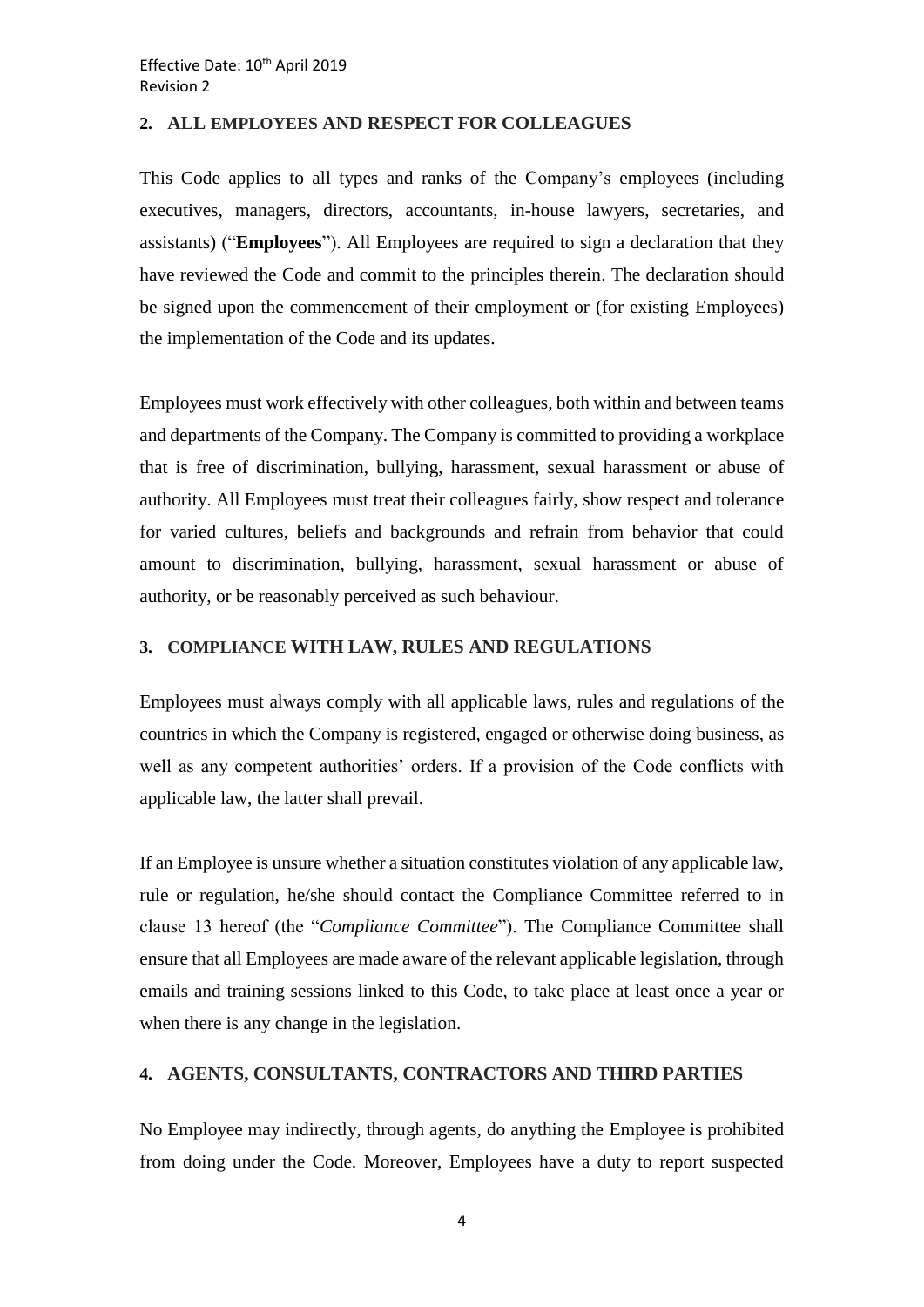#### Effective Date: 10<sup>th</sup> April 2019 Revision 2

unethical behaviour of business partners (or their employees) to the Compliance Committee immediately.

Business integrity is a key standard for the selection and retention of those who work for or represent the Company. Before retaining any significant business partner, we should carefully consider their business integrity and inform them of our ethical expectations providing them with access to the Code, as in force from time to time. Our business partners (including agents, distributors, consultants, representatives, attorneys, independent contractors, external temporary workers, and suppliers) are expected to observe the same standards of conduct as the Company's Employees when conducting business with or for the Company. The Company shall ensure that such business partners are aware of the Code before the Company enters into any business transaction with them. All agents, consultants, contractors and third parties are required to sign a declaration that they have reviewed the Code and commit to the principles therein. A material breach of an obligation under this Code may lead to the Company, at its own discretion, to suspend payments, rescind or terminate its contract with the respective business partner in addition to any other appropriate action by the Company.

#### <span id="page-4-0"></span>**5. COMPANY ASSETS**

The Company's assets are only to be used for legitimate business purposes and only by authorized Employees or their authorized designees. This applies to tangible assets (such as on-board equipment, office equipment, telephone, copy machines, etc.) and intangible assets (such as trade secrets and confidential information). Employees have a responsibility to protect the Company's assets from theft and loss and to ensure their efficient and safe use. Employees may not make improper payments in violation of law or Company policy. Theft, carelessness and waste have a direct impact on the Company's profitability. If an Employee becomes aware of theft, waste or misuse of the Company's assets such Employee should report this to his or her manager or the Compliance Committee.

All rights to any work or intellectual property created by Employees in the course of their employment duties belong to the Company. Intellectual property belonging to the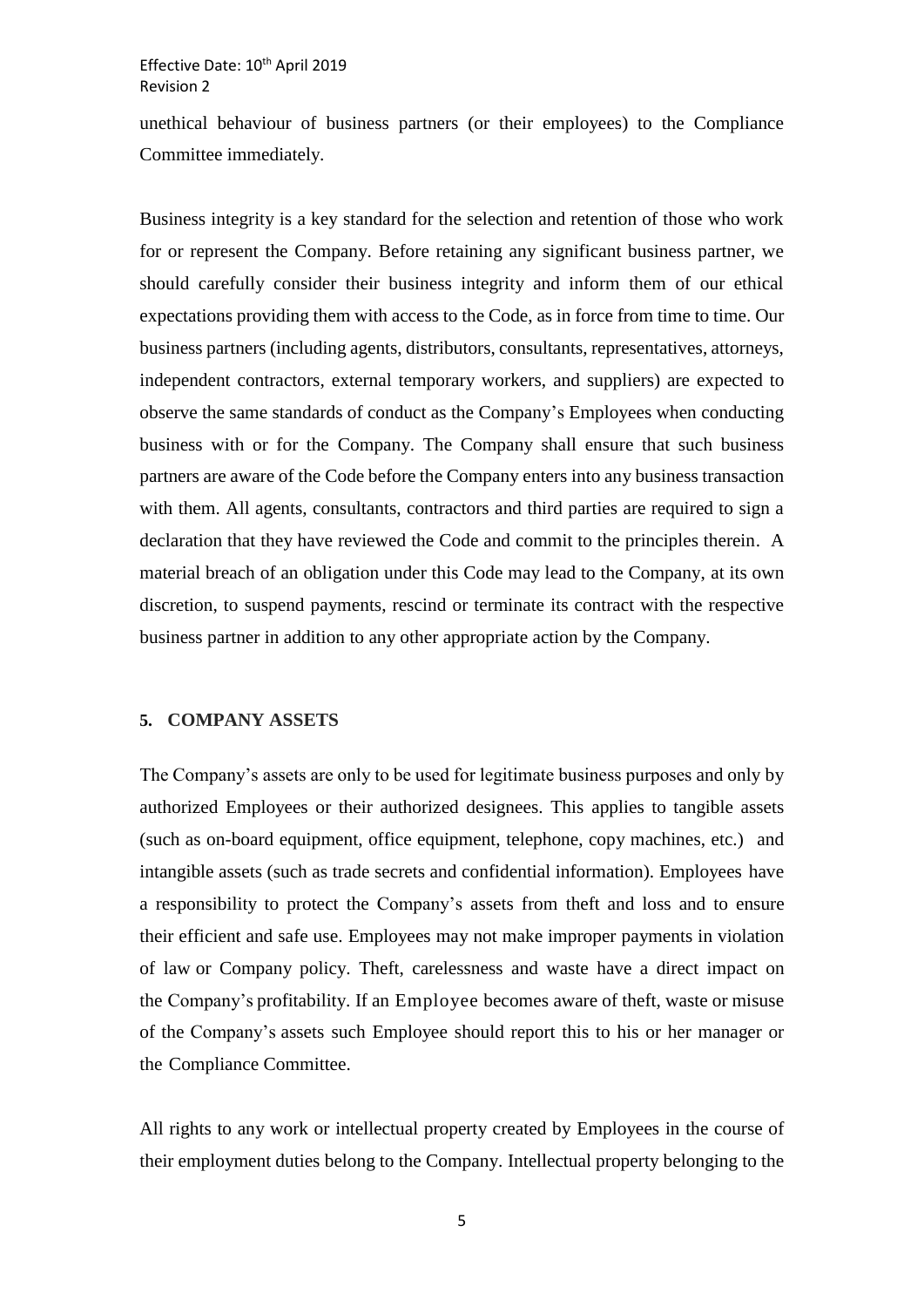Effective Date: 10<sup>th</sup> April 2019 Revision 2

Company may not be used for private benefit or for the benefit of others except with appropriate authorisation from the Compliance Committee, which must be sought before any such unauthorised use takes place.

#### <span id="page-5-0"></span>**6. CONFLICTS OF INTEREST**

A conflict of interest occurs when an Employee's private interests interfere with the Company's interests as a whole. All Employees must avoid any actions or relationships that could conflict with, or appear to conflict with, the interests of the Company. Having a substantial investment or position in any business that deals with the Company, doing the Company's business with close friends and relatives, using the Company's reputation to gain personal favours and accepting and offering payments, gifts or favours from or to companies doing business with the Company are, indicatively, situations that could result in an actual or the appearance of a conflict of interest.

The Company's Employees should not take business opportunities that may be of benefit to the Company to benefit themselves or others and they should not compete with the Company.

Any committees established by the Company for the evaluation of any kind of tenders launched and administrated by the Company, shall consist of persons and/or employees who do not have any conflict of interest regarding the subject matter of the respective tenders. The members of such committees shall not be directly or indirectly interested in participating bidders and shall disclose any such conflicts to the Company as soon as they arise.

Any Employee who is aware of a conflict of interest or the appearance of such matter or is concerned that a conflict might develop, should inform the Compliance Committee about the matter. In any cases of uncertainty, Employees should seek advice from the Compliance Committee.

#### <span id="page-5-1"></span>**7. GIFTS, HOSPITALITY AND OTHER PAYMENTS**

Gifts and hospitality can take many forms including cash, favours, products, travel, entertainment and everything else of value. No business decisions should be based on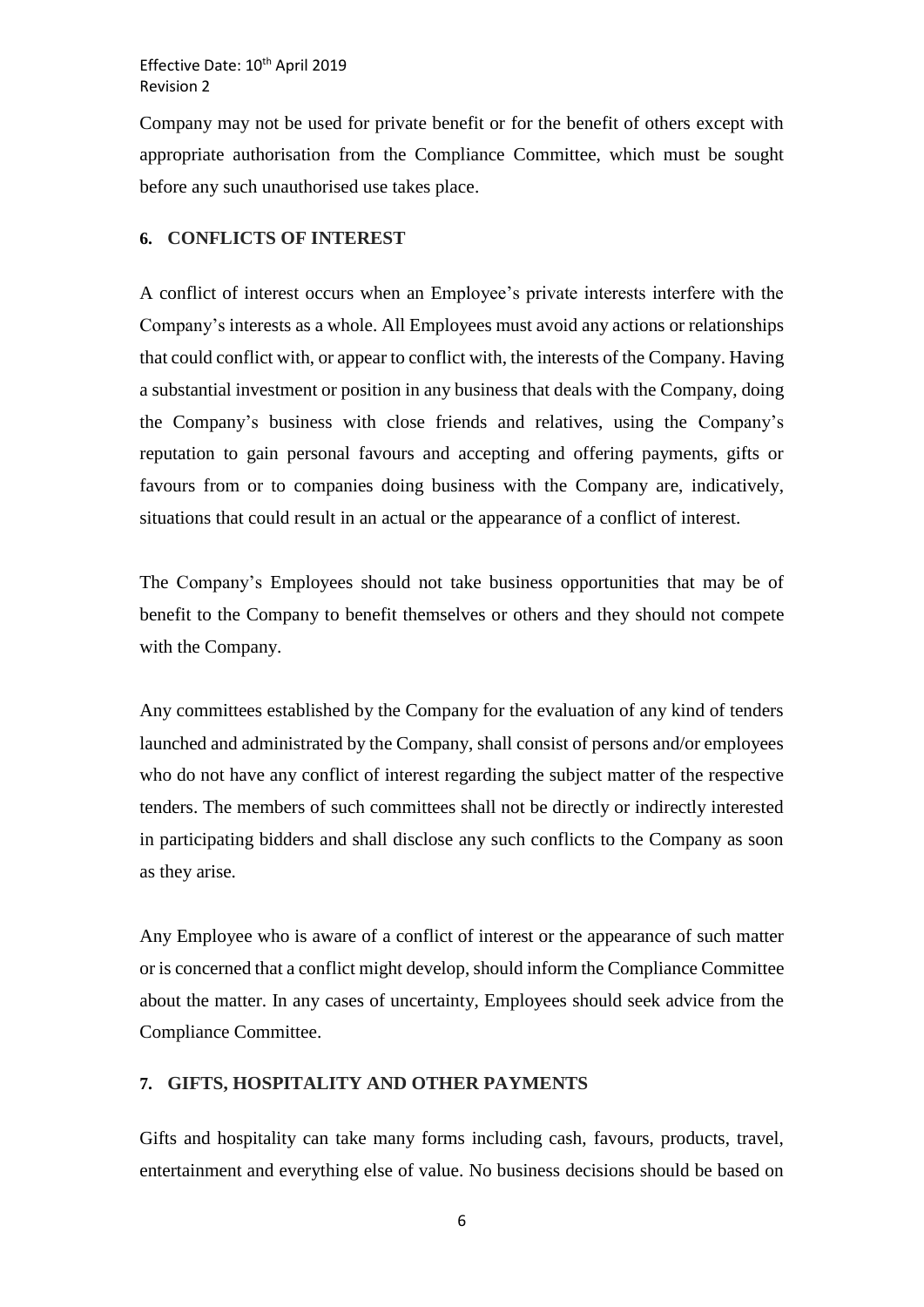improper payments, favours, gifts or hospitality. Offering, giving, receiving or promising, directly or indirectly, anything of value for the purpose of improperly obtaining or maintaining business or to obtain any improper business advantage is strictly forbidden.

The Company's Employees should never offer, give or accept gifts or cash or cash equivalents for doing, or promising to do, anything for an existing or potential business partner.

However, gifts of small value or of symbolic nature may be accepted within the ordinary course of business in accordance with common business practises (e.g. ordinary business meals, logo pens or t-shirts, inscribed statues in recognition of a business relationship, name day celebration gifts and Christmas gifts, etc.). The value of such gifts should not exceed the amount of one hundred euros ( $€100$ ).

As a general rule, gifts and hospitality are considered to be within the ordinary course of business, when they are not intended to improperly influence a business or government decision or create or imply a return obligation or favour, serve a legitimate business purpose, and not in excess of business or industry customs (as defined above) and are lawful in the country they are given. Any gifts or hospitality offered to a public official should be subject to review and prior sign-off by the Compliance Committee.

In any case, any gift or hospitality must be reported by the Employee involved to the Compliance Committee within three (3) days of receipt and such Employee must then follow the instructions of the Compliance Committee. Requests for hospitality beyond the threshold should be pre-cleared with the Compliance Committee before attending.

## <span id="page-6-0"></span>**8. ANTI-CORRUPTION, ANTI-BRIBERY AND RELATIONSHIPS WITH GOVERNMENTS**

Corruption is an act committed by Employees who use their entrusted power for their personal gains before the Company's. These personal gains may be in the form of monetary value, personal favours or obtaining an improper advantage. A case of corruption can take place between individuals of different parties with certain authority, it could happen between companies, companies and government officials or politically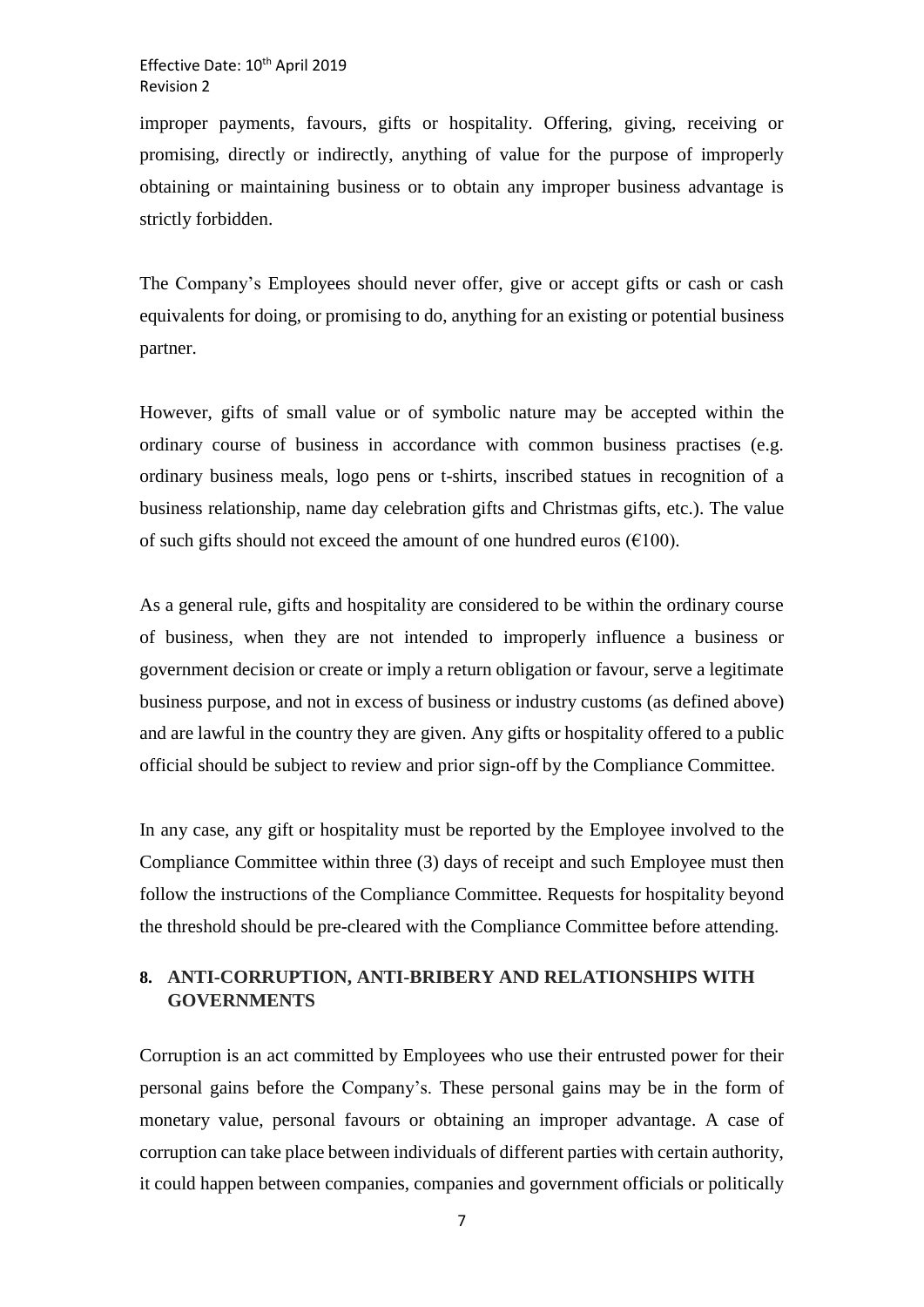exposed persons with influence, in order to gain unfair advantage over a competitor, gain a personal favor over someone with influence or to speed up business.

The Company is committed to conducting its operations in an honest, fair, transparent and ethical manner. The Company's anti-corruption policy requires compliance with all applicable anti-corruption and anti-bribery laws and not to engage in any corrupt activity.

The Company's Employees should never offer anything to any government official, directly or indirectly, in return for favourable treatment. Government officials include the employees of any government or government-controlled entity anywhere in the world, political parties and party officials, candidates for political office and employees of public international organisations.

A bribe is giving, offering or promising anything of value to a government official to influence a discretionary decision. Bribery of government officials is illegal and all Employees of the Company must strictly comply with all applicable anti-bribery and anti-corrupt laws and regulations in all relevant countries. Hiring government's officials by the Company is also prohibited.

The Company should not engage a third party-agent or consultant if there is reason to believe that such agent or consultant may attempt to bribe a government official (either on his own behalf or on behalf of the Company) and all agents and consultants should abide by the present Code.

No corporate funds will be used to make contributions or payments to political causes, parties or candidates unless it is permitted by law and expressly authorised in advance by the Compliance Committee.

Any charitable financial contributions by the Company must be reviewed by the Compliance Committee, in order to identify the legitimacy of the charity, the intent of the Company's employee requesting the charitable contribution to be made and any relationship he/she may have with the charity concerned. Donations should never be made if there is a suggestion or perception that a benefit will be given to the Company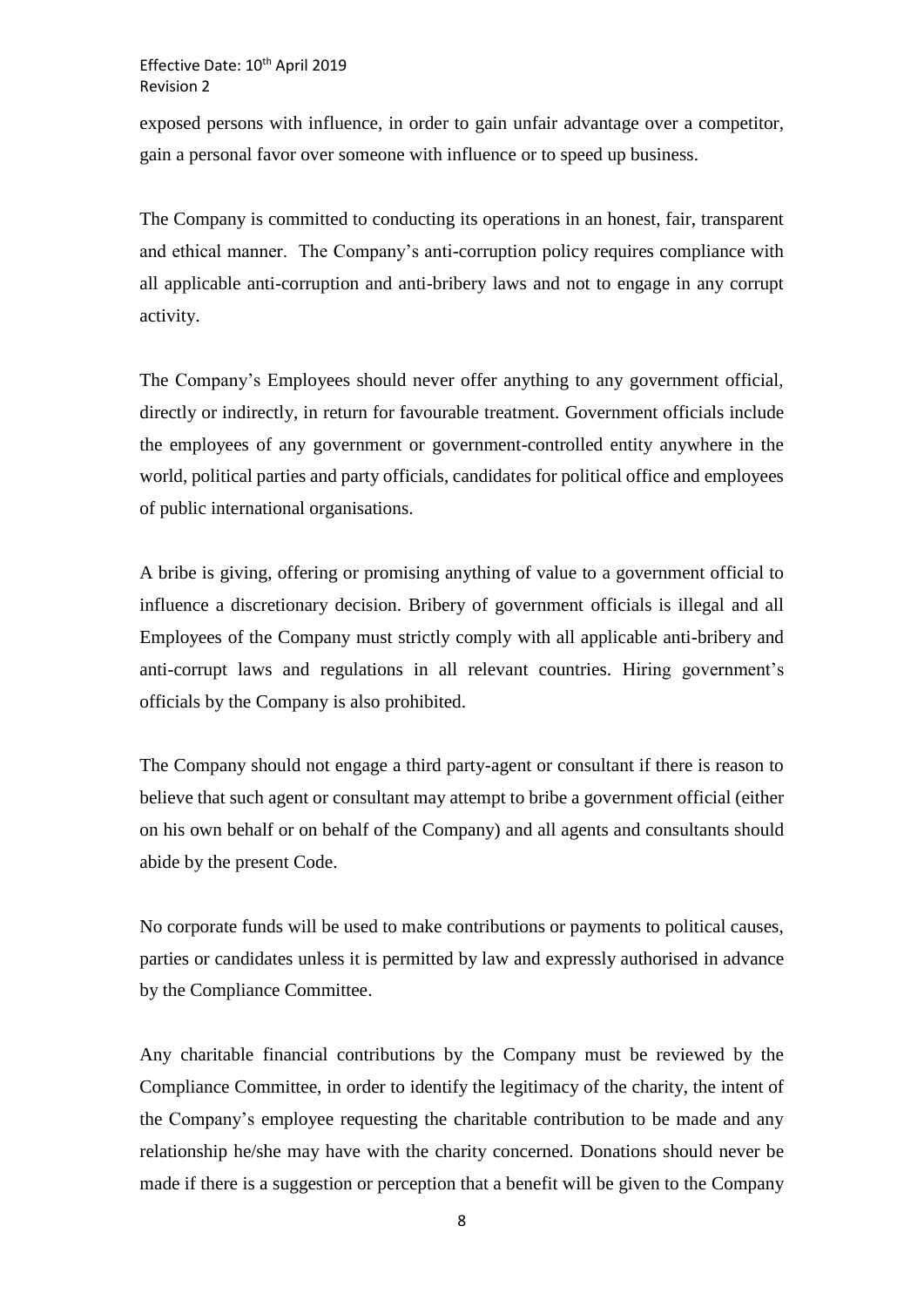in return for the donation. All charitable contributions by the Company must be preapproved by the Compliance Committee.

Any Employee who is in anyway involved in bribery or corruption, shall be subject to any appropriate action (civil and/or criminal) by the Company, including the immediate termination of his/her contract of employment.

Any third party agent or consultant or associate who is in anyway involved in bribery or corruption shall have their contract with the Company terminated and all payments suspended immediately in addition to any other appropriate action by the Company.

In case of any known or suspected breach of this provision and/or applicable laws, any Employee should immediately report it to the Compliance Committee.

## <span id="page-8-0"></span>**9. CONFIDENTIAL INFORMATION**

Disclosing confidential information to any person or organisation, directly or indirectly, without prior written consent from the Company is prohibited, as is using confidential information for commercial or other purposes not directly related to the Company's business or operations.

Confidential information includes, indicatively, strategic plans, sales figures, financial information, designs, information regarding negotiations, agreements or dealings between the Company and others, human resources information, software, trade secrets, patents, trademarks and similar information from all kinds of business partners.

The Company's Employees are required to keep such information confidential during employment as well as indefinitely thereafter, and not to use, disclose or communicate that confidential information other than on the course of employment with the Company.

Any Employee who discloses material non-public information concerning the Company may be subject to any appropriate action (civil and/or criminal) by the Company, including the immediate termination of his/her contract of employment.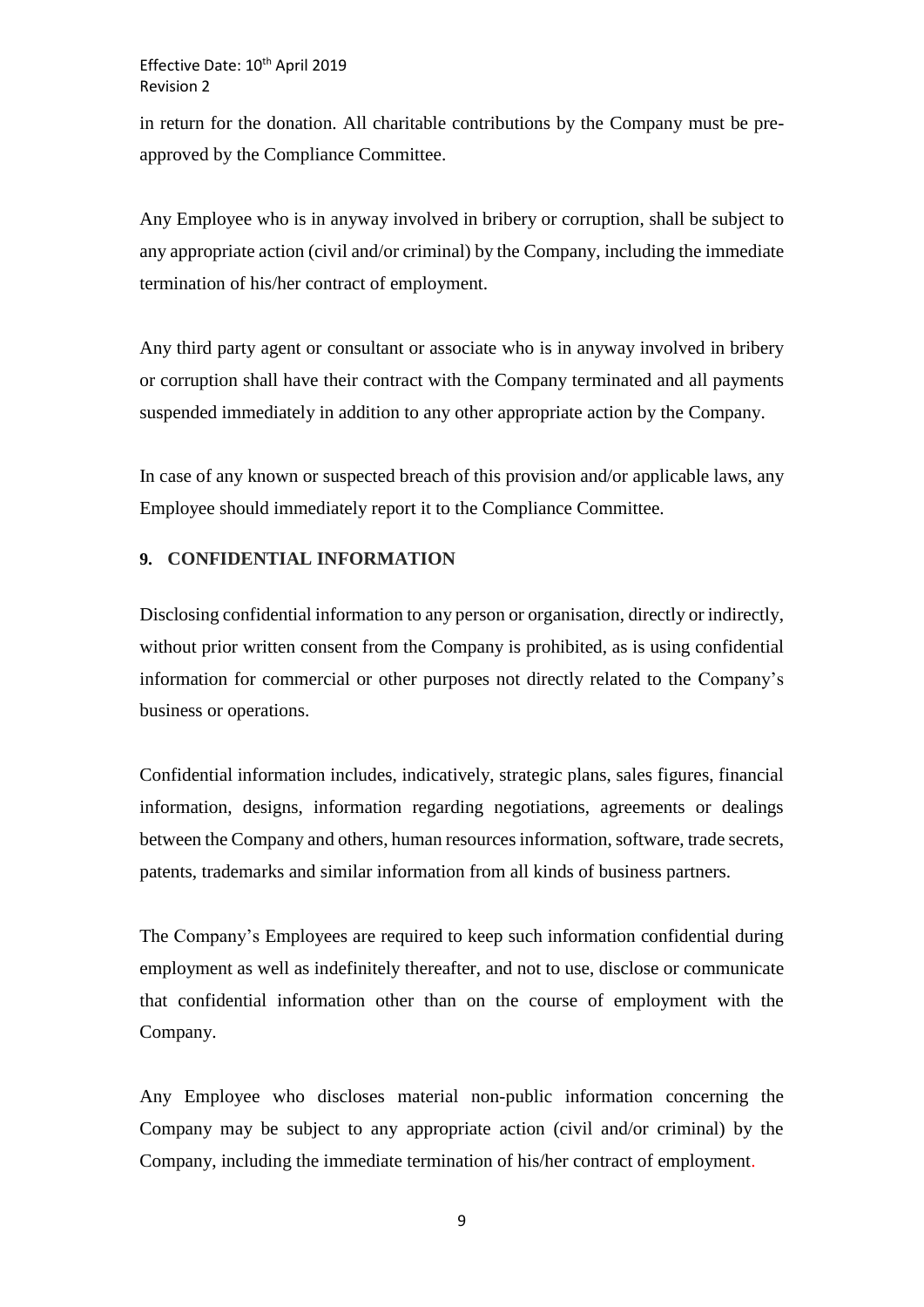In case of any known or possible leak of confidential information, any Employee should immediately report it to the Compliance Committee

## <span id="page-9-0"></span>**10. ACCURATE RECORDS AND REPORTS**

All Employees of the Company are responsible for maintaining accurate records and reports, including financial and accounting records that accurately and completely reflect all transactions and assets.

Employees may not make any false statements, misleading or artificial entries or material omissions or misrepresentations in any of the Company's financial books, records or other documents or communications.

No funds or assets may be maintained for illegal or improper purposes. Any report, document or statement submitted to the government or communicated publicly must be accurate and complete.

## <span id="page-9-1"></span>**11. HEALTH AND SAFETY**

The Company provides each Employee with a safe and healthy work environment. Each Employee of the Company is responsible for maintaining this safe and healthy work environment by following safety and health rules and practices and reporting accidents, injuries and unsafe equipment, practices or conditions.

Threats or acts of violence and physical intimidation are not permitted. The use of illegal drugs in the workplace will not be tolerated.

## <span id="page-9-2"></span>**12. QUESTIONS**

The Company encourages open communication, feedback and discussion on all matters concerning this Code. Employees are expected to proactively seek clarification and advice on the best course of action when in doubt regarding matters referred to in this Code. Any questions should be directed to the direct supervisor of the Employee and/or the Compliance Committee.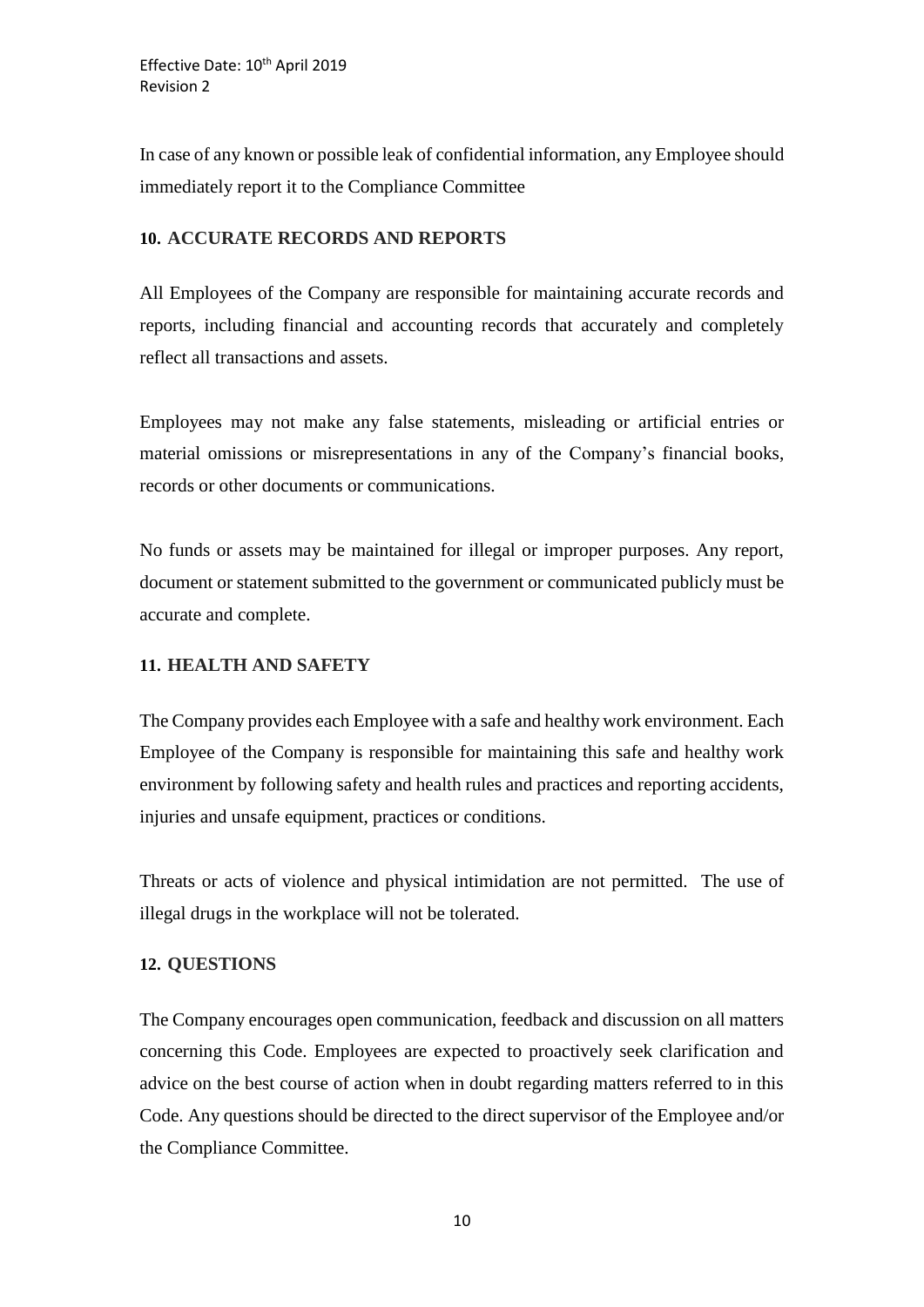## <span id="page-10-0"></span>**13. ETHICS AND COMPLIANCE TRAINING**

In order to ensure the effectiveness of the present Code, every Employee must complete all training associated with this Code. Such training shall take place annually and also during the orientation training of each Employee.

Any instances of non-compliance with training requirements will be addressed under the appropriate policy and/or referred to the Compliance Committee as required.

## <span id="page-10-1"></span>**14. THE COMPLIANCE COMMITTEE AND REPORTING**

The Compliance Committee consists of one (1) member of the Company's Board of Directors and one (1) member of the Company's legal department, changes to the names and contact details below shall be communicated to all Employees in writing.

| Name      | Niki Trobouki                         | <b>Josef Wright</b>       |
|-----------|---------------------------------------|---------------------------|
|           | Member of the Board of Directors      | (GasLog Legal Department) |
| Address   | GASTRADE S.A.                         | GasLog Services UK Ltd    |
|           | 197, Kifissias Ave. & 40-42 Anavryton | 81 Kings Road             |
|           | str., PC 151 24, Maroussi, Attica,    | London                    |
|           | Greece                                | SW34X                     |
| Telephone | 00 30 211 4118170                     | 00 44 203 388 3141        |
| Email     | n.trobouki@gastrade.gr                | jwright@gaslogltd.com     |

Any Employee who becomes aware of and/or obtains information about a breach or violation of any provision of this Code, is required to report it immediately to the Compliance Committee.

If the violation or breach concerns a member of the Compliance Committee, the report should be addressed to the President of the Board of Directors of the Company (Address: 197, Kifissias Ave. & 40-42 Anavryton str., PC 151 24, Maroussi, Attica, Greece / Telephone: 00 30 211 4118170 / Email: info@gastrade.gr).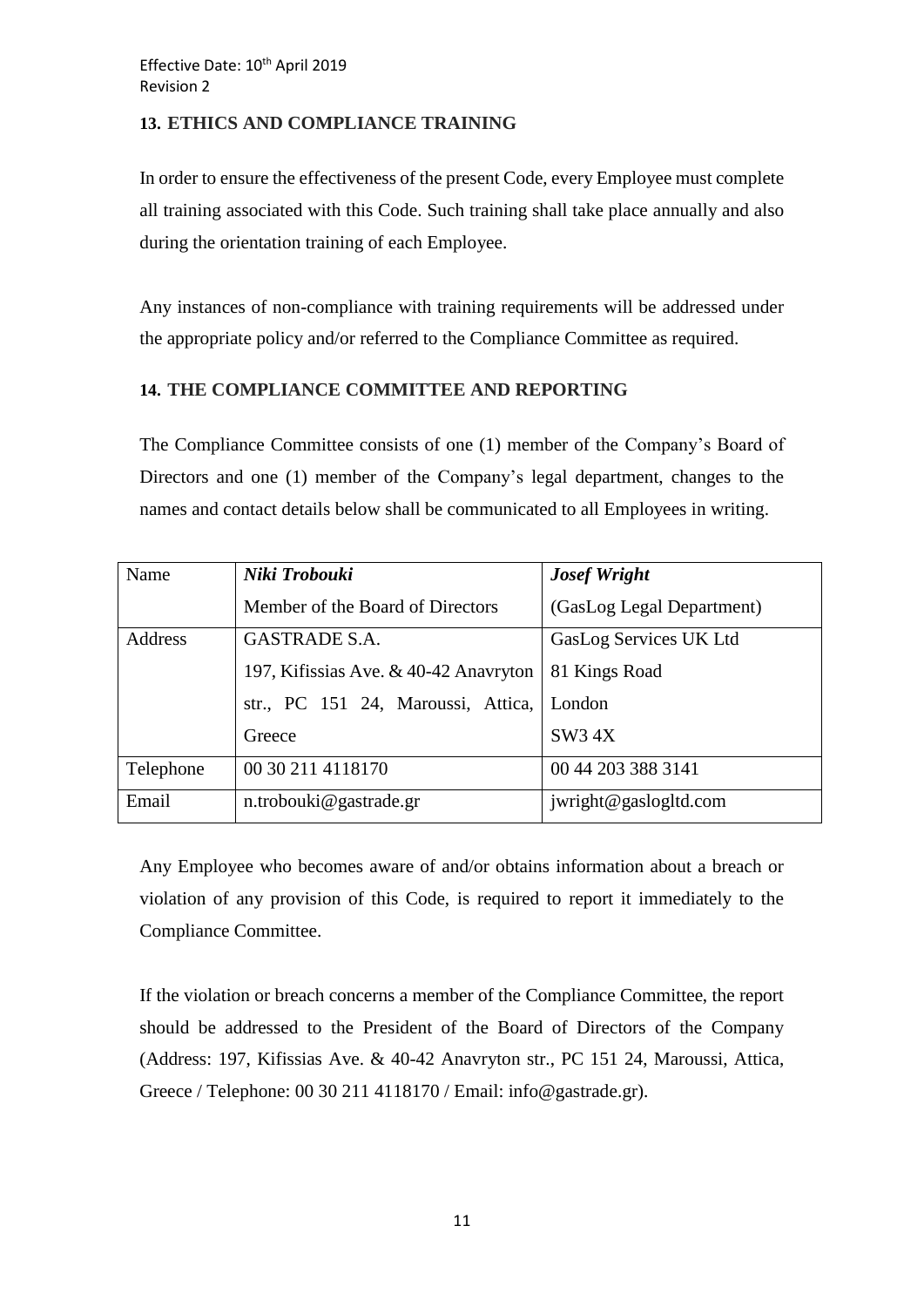All reports and complaints received by the Compliance Committee will be taken seriously and treated with the utmost confidentiality. The reports can be registered by name or, in the case of telephone or hard copy reporting, anonymously, if the Employee so wishes.

Upon receipt of any complaint or report, the Compliance Committee will undertake an investigation. The Compliance Committee may appoint outside advisers or internal personnel to review or investigate any reports or complaints.

After a review of the findings, the Compliance Committee will determine whether additional investigation is needed and will take action as it deems appropriate. The Compliance Committee, may in its discretion, inform the President of the Board of Directors of the Company in order for him or her to decide on any further appropriate action.

The President of the Board of Directors of the Company will be apprised of the existence of any investigation, and will be apprised of the status of the investigation regularly.

The Compliance Committee will maintain an appropriate record of all communications and filings received and will track such communications and filings through its investigation and ultimate resolution.

## <span id="page-11-0"></span>**15. WHISTLEBLOWING PROTECTION**

Employees who observe a violation of this Code or have a concern can report it without hesitation. The report will be handled confidentially and the Employee will be kept informed of the progress of their complaint.

We protect our Employees who report a violation against any negative treatment. We do not tolerate retaliation of any kind against our Employees whom reported a violation in good faith. No Employee has the right to retaliate in response to any reporting and if so, this action will also be evaluated as a violation of the present Code.